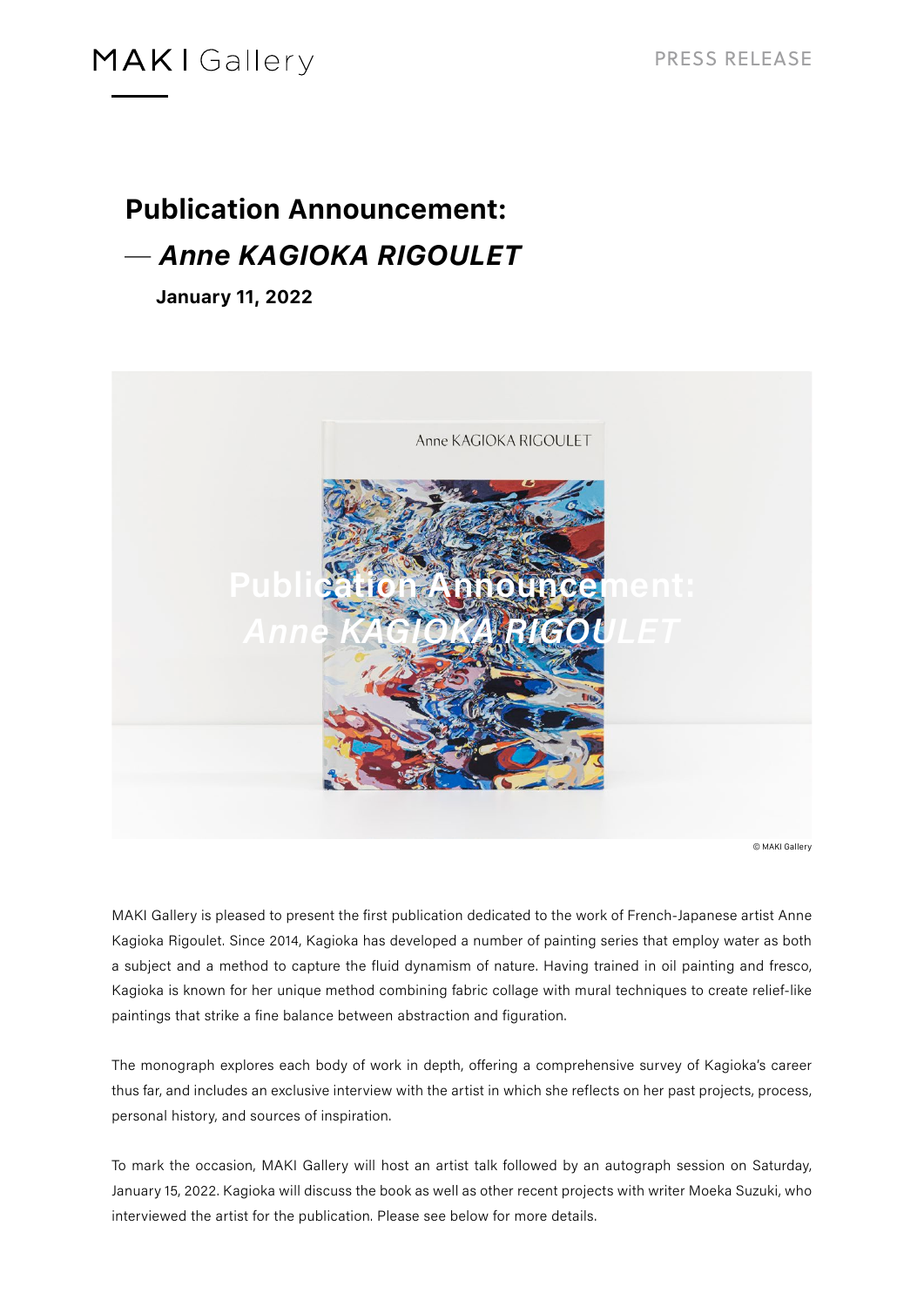### **MAKI**Gallery



© Anne KAGIOKA RIGOULET

#### **Anne Kagioka Rigoulet**

Born in 1987 in Kanagawa, Japan, Anne Kagioka Rigoulet completed a BFA in Oil Painting in 2011, followed by an MFA in Mural Painting in 2013, at the Tokyo National University of Fine Arts. Kagioka went on to enroll in Fresco and Mosaic at the École Nationale Supérieure des Arts Appliqués et des Métiers d'Art in Paris and continued her studies in Fresco at the École Nationale Supérieure des Beaux-Arts, later establishing her own studio in Kamakura where she works today. Kagioka's sculptural paintings utilize a unique method that combines fabric collage with sgraffito ("to scratch" in Italian), a classic technique used in mural decor where multiple layers of paint are applied, then scraped away to reveal the colors underneath. Kagioka's interest lies in capturing the ephemeral moment when a familiar landscape transforms into an abstract vision, and since 2014, she has been working on a series of sculptural paintings, Reflection, based on her studies of water reflections from around the world. From the Reflection series emerged the Figure series, which straddles abstraction and representation by portraying figures reflected in water. In addition, Kagioka's experience at an artist residency program in Luxembourg in 2019 birthed the Element series, in which she depicts mammoth rock formations—gradually carved out by water erosion since ancient times—with thinly layered paint on delicate, bare canvas. Kagioka's works, composed of imposing yet exquisite colors, vacillate between abstract and representational, two-dimensional and sculptural forms, while continuing to fascinate viewers with their perpetual transformation and unique worldview.

Her solo exhibitions include Transition, MAKI Gallery (Tokyo, 2021), A Moment of Immersion, Sakurado Fine Arts\* (Tokyo, 2018), Reflection: 2015-16, Sakurado Fine Arts\* (Tokyo, 2016), and Anne Kagioka Rigoulet, Sakurado Fine Arts\* (Paris, 2014/Tokyo, 2015). She has also participated in various group exhibitions and mural projects in Japan and Europe, as well as multiple art fairs around the world.